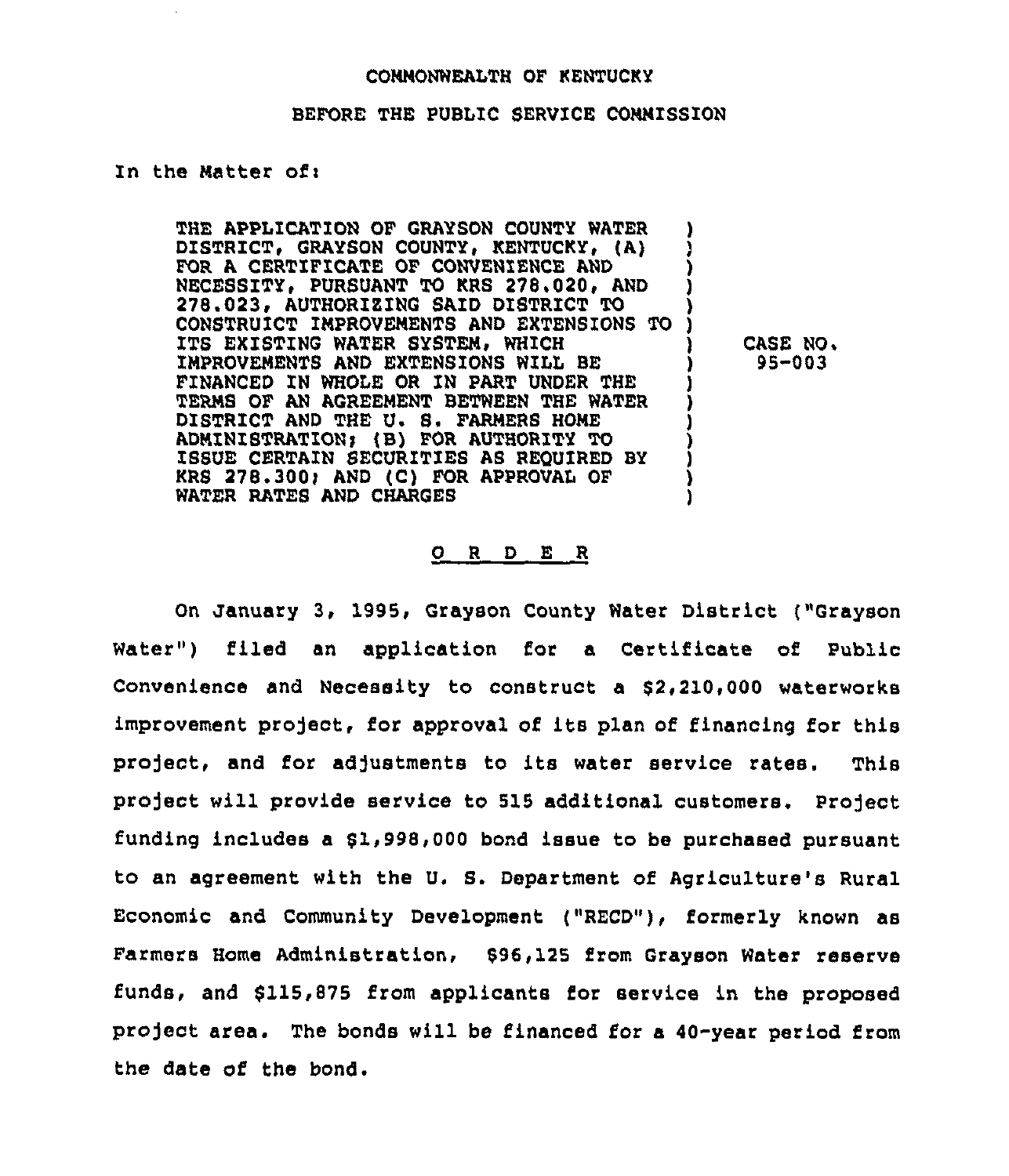Grayson Water's application was made pursuant to KRS 278.023, which requires the Commission to accept agreements between water utilities and the U. S. Department of Agriculture and to issue the necessary orders to implement the terms of such agreements within 30 days of satisfactory completion of the minimum filing requirements. Given that minimum filing requirements were met in this case on January 3, 1995, KRS 270.023 does not grant the Commission any discretionary authority to modify or reject any portion of this agreement.

IT IS THEREFORE ORDERED that:

1. Grayson Water is hereby granted a Certificate of Public Convenience and Necessity for the proposed construction project.

2, Grayson Water's proposed plan of financing with RECD is accepted.

3. Grayson Water is authorized to issue bonds not to exceed \$1,998,000 to be held or insured by RECD.

4. Grayson Water shall file <sup>a</sup> copy of the "as-built" drawings and a certified statement that the construction has been satisfactorily completed in accordance with the contract plans and specifications within 60 days of the substantial completion of the construction certificated herein.

5. The rates set out in Appendix A, which is attached hereto and incorporated herein, are the rates approved for service rendered on and after the date of this Order.

6. Grayson Water shall submit its revised tariff setting out the rates in Appendix <sup>A</sup> within 30 days of the date of this Order.

 $-2-$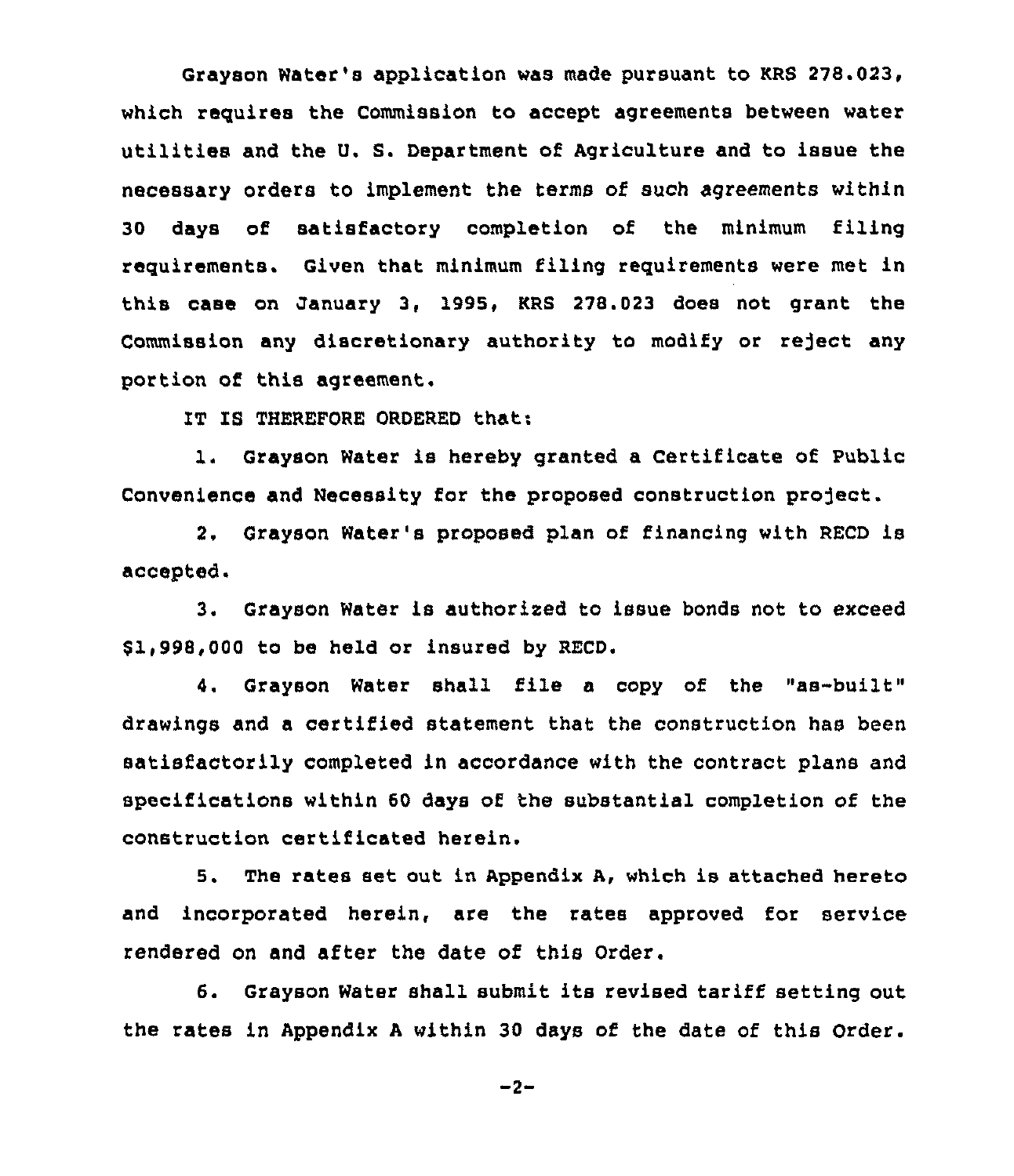7. Grayson Water shall monitor the adequacies of the expanded water distribution system after construction. If the level of service is inadequate or declining or the pressure to any customer falls outside the requirements of <sup>807</sup> KAR 5r066, Section 5(1), Grayson Water shall take immediate action to bring the system into compliance with Commission regulations.

Nothing contained herein shall be deemed a warranty of the Commonwealth of Kentucky, or any agency thereof, of the financing herein accepted.

Done at Frankfort, Kentucky, this 30th day of January, 1995.

PUBLIC SERVICE COMMISSION

Vice Chairma

Commissione  $\Delta$ juide

ATTEST

Executive Director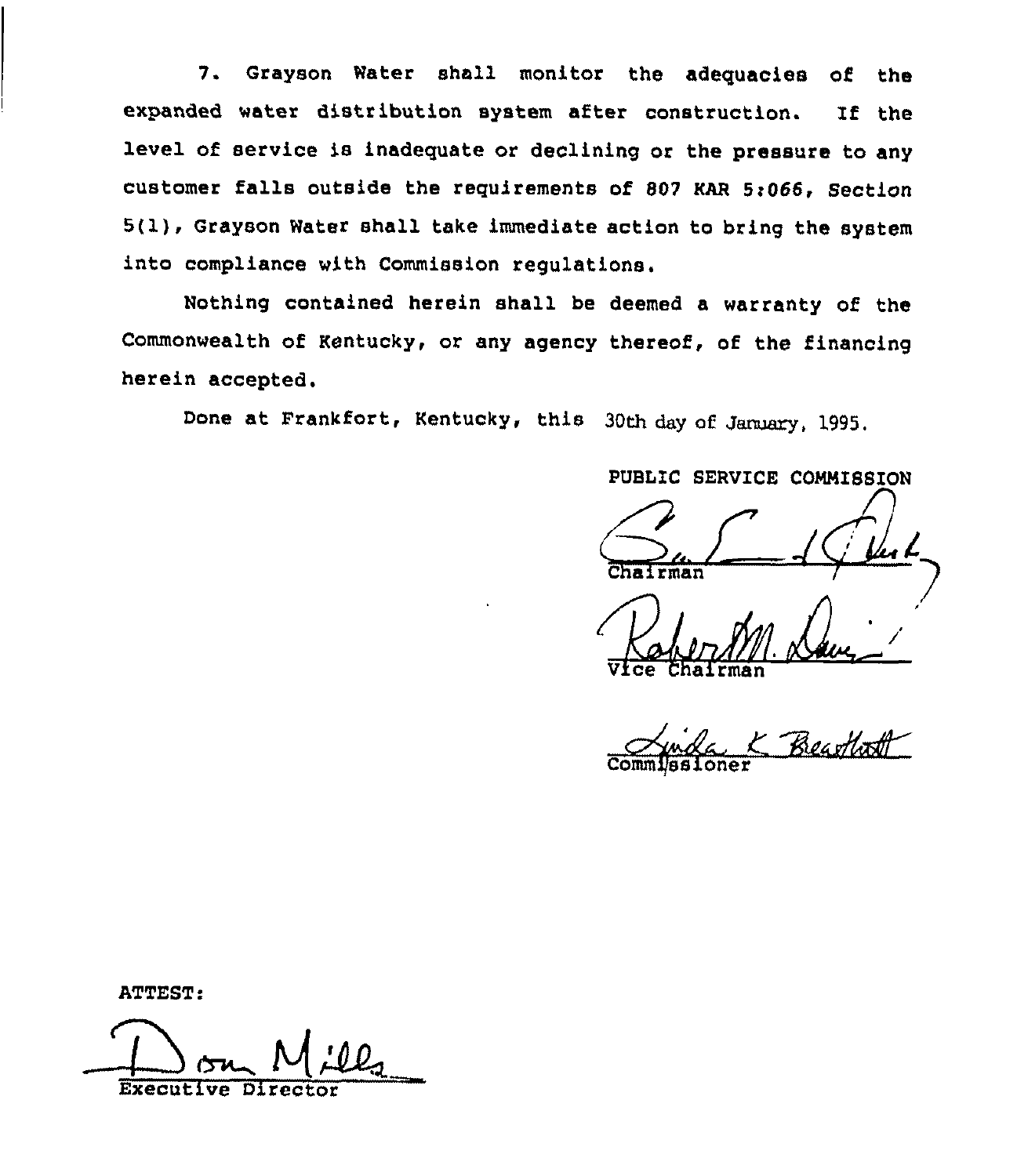## APPENDIX A

APPENDIX TO AN ORDER OF THE KENTUCKY PUBLIC SERVICE<br>ION IN CASE NO. 95-003 DATED January 30, 1995. COMMISSION IN CASE NO. 95-003 DATED

The following rates and charges are prescribed for the customers in the area served by Grayson County Water District. All other rates and charges not specifically mentioned herein shall remain the same as those in effect under authority of this Commission prior to the effective date of this Order.

## MONTHLY RATES:

÷

|  |                                                                                        |                                                                                                                                                                                                                                                                                                                                                                                                                                                                                                                                                        | \$ |  |                                                                                                                                                                                                                                                                                                                                                                                                                                                                                                                                                                                                                      |
|--|----------------------------------------------------------------------------------------|--------------------------------------------------------------------------------------------------------------------------------------------------------------------------------------------------------------------------------------------------------------------------------------------------------------------------------------------------------------------------------------------------------------------------------------------------------------------------------------------------------------------------------------------------------|----|--|----------------------------------------------------------------------------------------------------------------------------------------------------------------------------------------------------------------------------------------------------------------------------------------------------------------------------------------------------------------------------------------------------------------------------------------------------------------------------------------------------------------------------------------------------------------------------------------------------------------------|
|  |                                                                                        |                                                                                                                                                                                                                                                                                                                                                                                                                                                                                                                                                        |    |  |                                                                                                                                                                                                                                                                                                                                                                                                                                                                                                                                                                                                                      |
|  |                                                                                        |                                                                                                                                                                                                                                                                                                                                                                                                                                                                                                                                                        |    |  |                                                                                                                                                                                                                                                                                                                                                                                                                                                                                                                                                                                                                      |
|  |                                                                                        |                                                                                                                                                                                                                                                                                                                                                                                                                                                                                                                                                        |    |  |                                                                                                                                                                                                                                                                                                                                                                                                                                                                                                                                                                                                                      |
|  |                                                                                        |                                                                                                                                                                                                                                                                                                                                                                                                                                                                                                                                                        |    |  |                                                                                                                                                                                                                                                                                                                                                                                                                                                                                                                                                                                                                      |
|  |                                                                                        |                                                                                                                                                                                                                                                                                                                                                                                                                                                                                                                                                        |    |  |                                                                                                                                                                                                                                                                                                                                                                                                                                                                                                                                                                                                                      |
|  |                                                                                        |                                                                                                                                                                                                                                                                                                                                                                                                                                                                                                                                                        | \$ |  |                                                                                                                                                                                                                                                                                                                                                                                                                                                                                                                                                                                                                      |
|  |                                                                                        |                                                                                                                                                                                                                                                                                                                                                                                                                                                                                                                                                        |    |  |                                                                                                                                                                                                                                                                                                                                                                                                                                                                                                                                                                                                                      |
|  |                                                                                        |                                                                                                                                                                                                                                                                                                                                                                                                                                                                                                                                                        |    |  |                                                                                                                                                                                                                                                                                                                                                                                                                                                                                                                                                                                                                      |
|  |                                                                                        |                                                                                                                                                                                                                                                                                                                                                                                                                                                                                                                                                        |    |  |                                                                                                                                                                                                                                                                                                                                                                                                                                                                                                                                                                                                                      |
|  |                                                                                        |                                                                                                                                                                                                                                                                                                                                                                                                                                                                                                                                                        |    |  |                                                                                                                                                                                                                                                                                                                                                                                                                                                                                                                                                                                                                      |
|  |                                                                                        |                                                                                                                                                                                                                                                                                                                                                                                                                                                                                                                                                        |    |  |                                                                                                                                                                                                                                                                                                                                                                                                                                                                                                                                                                                                                      |
|  |                                                                                        |                                                                                                                                                                                                                                                                                                                                                                                                                                                                                                                                                        | \$ |  |                                                                                                                                                                                                                                                                                                                                                                                                                                                                                                                                                                                                                      |
|  |                                                                                        |                                                                                                                                                                                                                                                                                                                                                                                                                                                                                                                                                        |    |  |                                                                                                                                                                                                                                                                                                                                                                                                                                                                                                                                                                                                                      |
|  |                                                                                        |                                                                                                                                                                                                                                                                                                                                                                                                                                                                                                                                                        |    |  |                                                                                                                                                                                                                                                                                                                                                                                                                                                                                                                                                                                                                      |
|  |                                                                                        |                                                                                                                                                                                                                                                                                                                                                                                                                                                                                                                                                        |    |  |                                                                                                                                                                                                                                                                                                                                                                                                                                                                                                                                                                                                                      |
|  |                                                                                        |                                                                                                                                                                                                                                                                                                                                                                                                                                                                                                                                                        |    |  |                                                                                                                                                                                                                                                                                                                                                                                                                                                                                                                                                                                                                      |
|  |                                                                                        |                                                                                                                                                                                                                                                                                                                                                                                                                                                                                                                                                        |    |  |                                                                                                                                                                                                                                                                                                                                                                                                                                                                                                                                                                                                                      |
|  |                                                                                        |                                                                                                                                                                                                                                                                                                                                                                                                                                                                                                                                                        | \$ |  |                                                                                                                                                                                                                                                                                                                                                                                                                                                                                                                                                                                                                      |
|  |                                                                                        |                                                                                                                                                                                                                                                                                                                                                                                                                                                                                                                                                        |    |  |                                                                                                                                                                                                                                                                                                                                                                                                                                                                                                                                                                                                                      |
|  |                                                                                        |                                                                                                                                                                                                                                                                                                                                                                                                                                                                                                                                                        |    |  |                                                                                                                                                                                                                                                                                                                                                                                                                                                                                                                                                                                                                      |
|  |                                                                                        |                                                                                                                                                                                                                                                                                                                                                                                                                                                                                                                                                        |    |  |                                                                                                                                                                                                                                                                                                                                                                                                                                                                                                                                                                                                                      |
|  |                                                                                        |                                                                                                                                                                                                                                                                                                                                                                                                                                                                                                                                                        |    |  |                                                                                                                                                                                                                                                                                                                                                                                                                                                                                                                                                                                                                      |
|  |                                                                                        |                                                                                                                                                                                                                                                                                                                                                                                                                                                                                                                                                        | \$ |  |                                                                                                                                                                                                                                                                                                                                                                                                                                                                                                                                                                                                                      |
|  |                                                                                        |                                                                                                                                                                                                                                                                                                                                                                                                                                                                                                                                                        |    |  |                                                                                                                                                                                                                                                                                                                                                                                                                                                                                                                                                                                                                      |
|  |                                                                                        |                                                                                                                                                                                                                                                                                                                                                                                                                                                                                                                                                        |    |  |                                                                                                                                                                                                                                                                                                                                                                                                                                                                                                                                                                                                                      |
|  |                                                                                        |                                                                                                                                                                                                                                                                                                                                                                                                                                                                                                                                                        |    |  |                                                                                                                                                                                                                                                                                                                                                                                                                                                                                                                                                                                                                      |
|  | 5/8 x Inch Meter<br>3/4 Inch Meter<br>1 Inch Meter<br>1-1/2 Inch Meter<br>2 Inch Meter | First 1,500 gallons<br>Next 8,500 gallons<br>Next 40,000 gallons<br>Next 100,000 gallons<br>Over 150,000 gallons<br>First 3,000 gallons<br>Next 7,000 gallons<br>Next 40,000 gallons<br>Next 100,000 gallons<br>Over 150,000 gallons<br>First 5,000 gallons<br>Next 5,000 gallons<br>Next 40,000 gallons<br>Next 100,000 gallons<br>Over 150,000 gallons<br>First 10,000 gallons<br>Next 40,000 gallons<br>Next 100,000 gallons<br>Over 150,000 gallons<br>First 16,000 gallons<br>Next 34,000 gallons<br>Next 100,000 gallons<br>Over 150,000 gallons |    |  | 11.41 (Minimum Bill)<br>5.00 per 1,000 gallons<br>4.10 per 1,000 gallons<br>3.40 per 1,000 gallons<br>2.70 per 1,000 gallons<br>19.33 (Minimum Bill)<br>5.00 per 1,000 gallons<br>4.10 per 1,000 gallons<br>3.40 per 1,000 gallons<br>$2.70$ per 1,000 gallons<br>29.76 (Minimum Bill)<br>$5.00$ per 1,000 gallons<br>4.10 per 1,000 gallons<br>3.40 per 1,000 gallons<br>$2.70$ per 1,000 gallons<br>59.85 (Minimum Bill)<br>4.10 per 1,000 gallons<br>$3.40$ per $1,000$ gallons<br>2.70 per 1,000 gallons<br>85.73 (Minimum Bill)<br>4.10 per 1,000 gallons<br>$3.40$ per 1,000 gallons<br>2.70 per 1,000 gallons |